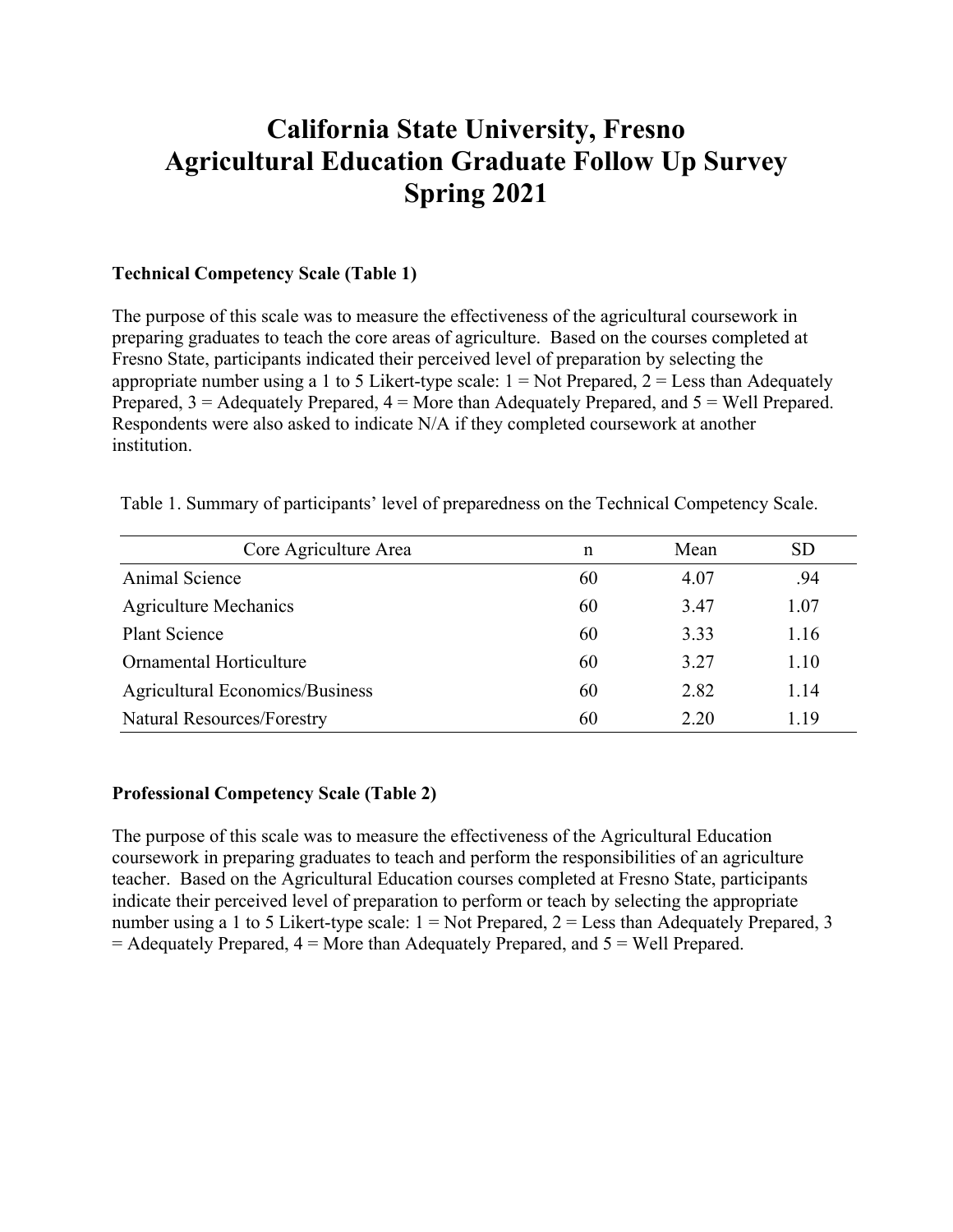| <b>Agricultural Education Competency</b>                          | n  | Mean | <b>SD</b> |
|-------------------------------------------------------------------|----|------|-----------|
| Teaching FFA Unit                                                 | 57 | 4.04 | .96       |
| Supervising FFA activities                                        | 57 | 3.72 | 1.08      |
| Teaching agriculture subjects                                     | 57 | 3.65 | .90       |
| Teach SAE unit                                                    | 57 | 3.54 | 1.09      |
| Utilize technology as a resource/teaching aid                     | 57 | 3.40 | 1.05      |
| Determine appropriate content for Ag. courses you teach           | 57 | 3.40 | 1.03      |
| Participation in your professional associations                   | 57 | 3.37 | 1.06      |
| Teaching agricultural mechanics                                   | 57 | 3.18 | .95       |
| Implement "Program Standards" in the management of an Ag. program | 57 | 3.11 | 1.05      |
| Supervise school farm facilities                                  | 57 | 3.04 | .96       |
| Prepare for an Incentive Grant Review                             | 57 | 2.56 | 1.02      |

Table 2. Summary of participants' level of preparedness on the Professional Competency Scale.

### **Summary of General Information**

The respondents indicated a mean of 4.40 years of agriculture teaching experience ( $n = 62$ , SD = 1.55). Responses ranged from one to seven years. Of the 62 respondents,  $98.3\%$  (n = 61) reported having a Bachelor's degree in Agricultural Education/Science. One respondent completed their Bachelor's degree in Agricultural Business.

# **Summary of Open Comments Regarding Ag Subject Matter**

*I would have liked to be more prepared to teach Ag Sciences. Many student in my cohort ended up teaching Ag Chem / Ag Biology with little preparation.* 

*My focus was animal science so those were primarily the courses I took. We touched on mechanics, plants, and business, but they were not a big focus. I teach business and plant science now and wish I had taken more classes outside of my focus.* 

*More content/lessons need to be about how to present the information or teach some of the FFA/AET side of things. Overall great program, I enjoyed taking a variety of classes and did so on my own to be more well rounded. I know having classes offered every 4 semesters was difficult at times in planning but otherwise no complaints.* 

*Ag Science specific courses weren't discussed, mentioned etc. We were vastly underprepared to integrate science standards, teach ag chemistry courses etc. I felt there was an outdated understanding of what courses we would be teaching.*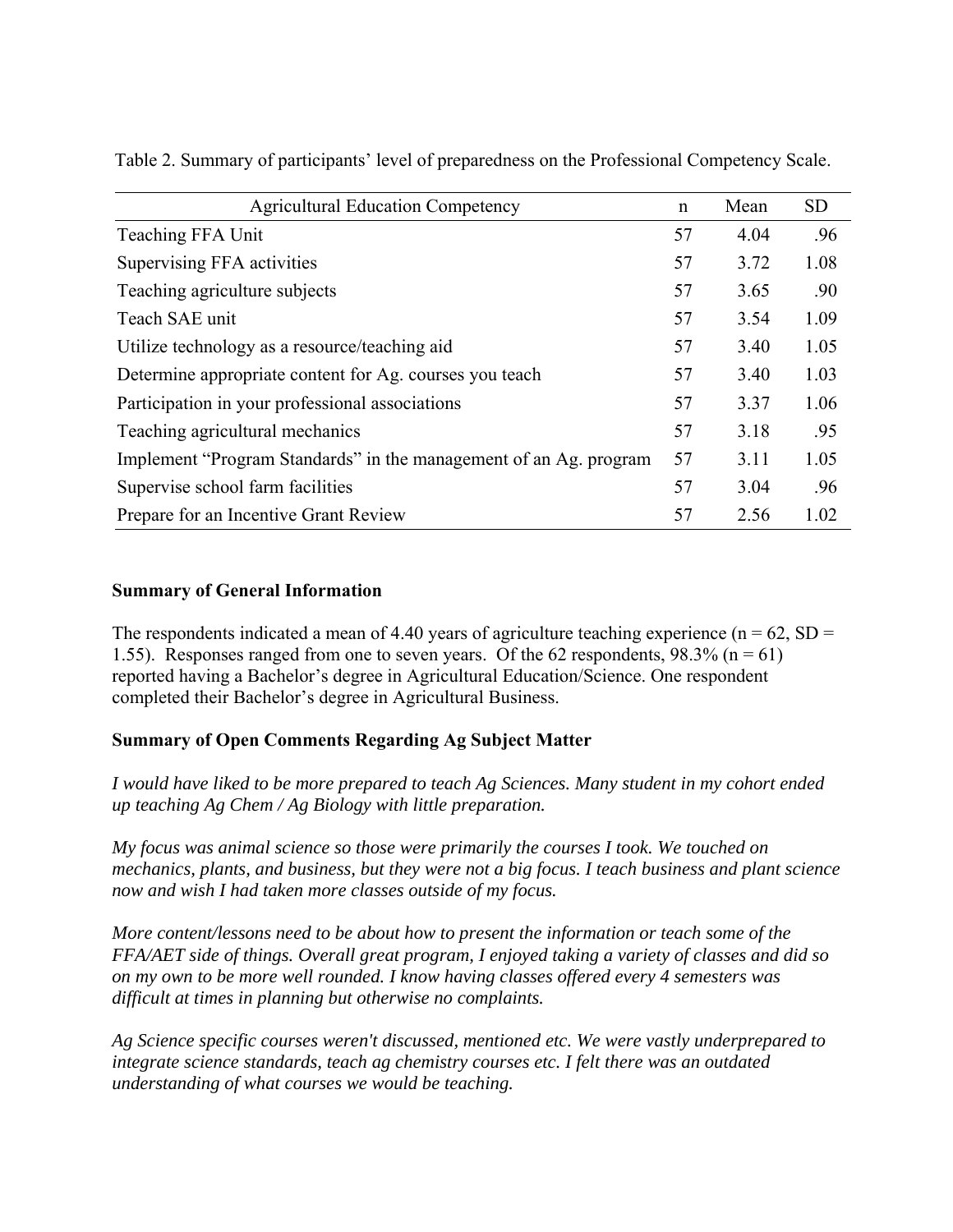*You need to have student teachers taking Ag Science classes too!* 

*Classes in fair, CDEs, and LDEs are needed. Also how to hook up trailers.* 

*The Small Engines course in the Ag Mechanics area of preparation was not helpful at all.* 

*One of the things that I definitely wish that I had was a course that focused on the different livestock projects that we could potentially take on in school. In my first two years both livestock I have been in charge of I have never worked with and that is definitely a challenge.* 

*My emphasis was in Plant Science. I was disappointed in the availability and selection of classes that were offered each semester. A lot of horticulture classes aside from OH 1 and OH 4 were closed because there was not enough students. Had to take Plant 190 twice I believe to make up necessary classes.* 

*Teacher candidates need to be ready to teach subjects like Ag Biology and Ag Chemistry and need specific training to make them more competitive in the new world of education.* 

*It maybe more useful to take multiple classes in each area then choosing a specialization. I learned a lot in my specialization area because I had a lot of classes in that area but some of the other areas I may have only taken one class. I also think it would be helpful to have some ag science classes or methods of teaching ag science or something along those lines. I have taught at a couple schools and I have always taught a couple ag science classes, at least and have never taught animal science which was my specialization.* 

*I think it should be a requirement to take the tractors class as well as a trailer driving course.* 

*Absolutely loved my time and training for my career but wish they would have showed me more on department matters like how to run an ag department or register a team.* 

*I believe that the teacher prep program should focus more on building curriculum and course outlines. I didn't understand until three years of teaching how to properly outline a class and prep backwards to plan a class well. I also think there should be a better focus on using standards, teaching with standards in mine and utilizing them in classes. Lastly, there was little focus on lab work outside of mechanics. How to set-up a lab, lab reports and gathering materials and layering it out in an efficient fashion.* 

*Floral and Agriscience courses should be required!* 

*Provide more preparation for agriculture science classes such as biology and chemistry. Provide more variety for ag mechanics for non ag mech concentration students. Potentially don't allow concentrations to create a more well rounded teacher rather than specifically good in one area.* 

*I completed nearly all plant science classes at a JC. Overall, I felt prepared on the basics of most areas. There was still a learning curve once I entered the classroom.*